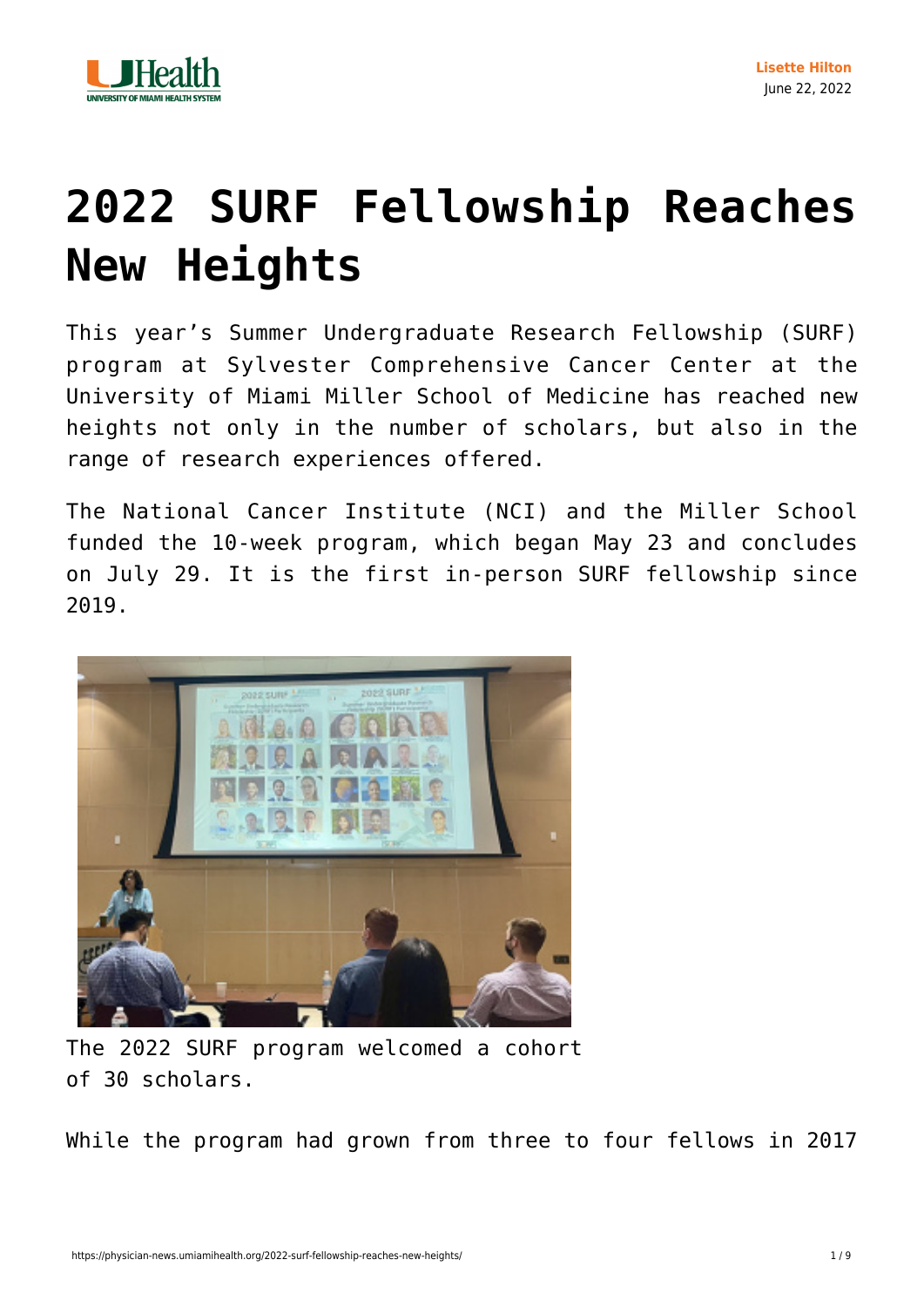

to hosting up to 12 in recent years, the 2022 cohort includes 30 scholars, according to Priyamvada Rai, Ph.D., who directs SURF and is principal investigator of the NCI grant.

"Within SURF this year, we have 20 Comprehensive Research Experiences to Advance Training and Education (CREATE) scholars, funded by NCI's R25 grant, who are doing oncologyfocused research at Sylvester," said Dr. Rai, who is affiliated with the Tumor Biology Program at Sylvester and is professor of radiation oncology at the Miller School. "We also have 10 scholars that are supported by the Office of the Dean, who are working on non-oncology-based projects at other Miller School sites of excellence, including the Lois Pope Project to Cure Paralysis."

### **Broad Range of Backgrounds, Interests**

The 2022 SURF scholars were chosen from 110 applicants and represent more than 20 academic institutions nationally, including the University of Miami.

One of the selected applicants, CREATE scholar Abdul-Jalil Dania, is a rising sophomore at Washington University in St. Louis who grew up in Weston. Dania said the Sylvester-based program appealed to him because it seemed like a great opportunity to "dip my toes in scientific research at a renowned research institution. What was alluring to me was the structured programming, large cohort, the chance to learn from some of the best scientists, and, of course, South Florida," he said.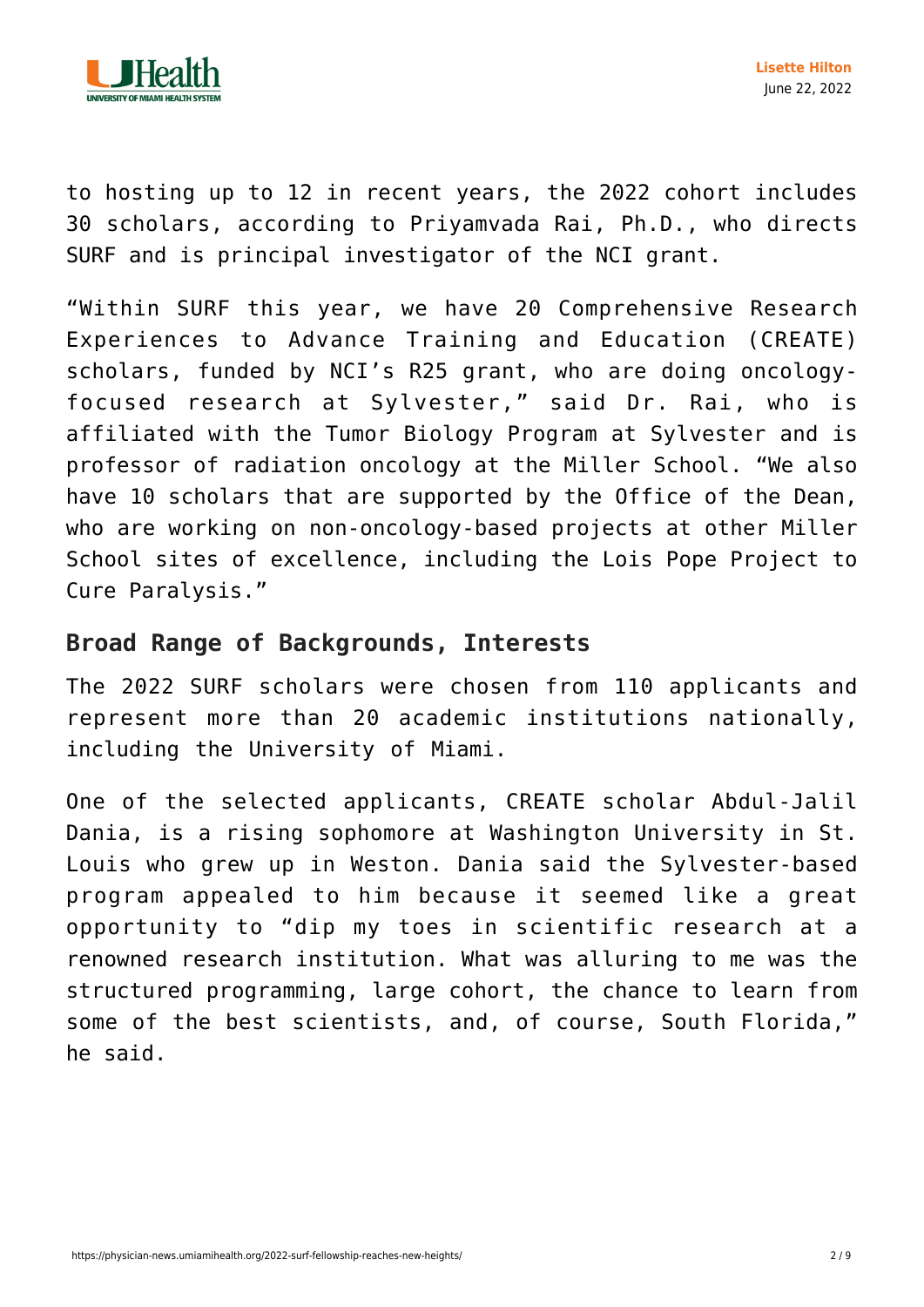



Priyamvada Rai, Ph.D., directs SURF and is principal investigator of the NCI grant.

While Dania's goal is to get an M.D., or possibly an M.D./Ph.D., he is still exploring his interests.

"The exposure to the variety of research being simultaneously conducted in a research lab is extremely helpful," Dania said.

The SURF experience immerses students from diverse backgrounds in hands-on, innovative biomedical research in the laboratories of Sylvester and Miller School faculty members, including labs in biochemistry, biomedical engineering, cell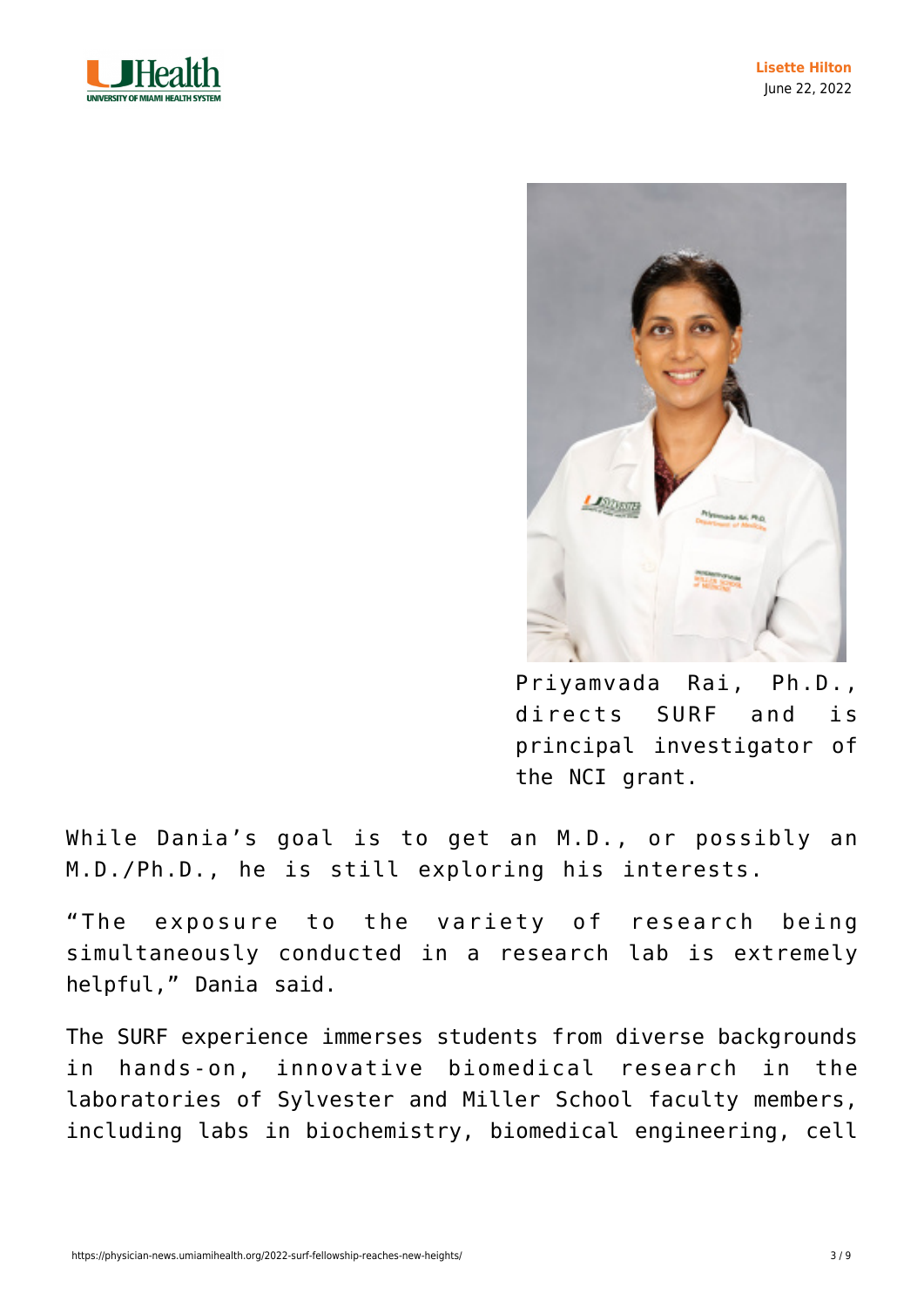

biology, cancer biology, epidemiology, genetics and epigenetics, microbiology and immunology, neuroscience, pharmacology, physiology, and public health sciences.

# **'Spectrum of Opportunities'**

Mentored research experiences for undergraduates in different labs are typically at the core of SURF programs in the U.S., according to Dr. Rai.

"That's at the core of ours, as well, but really our goal has been to show kids the spectrum of opportunities that exists when somebody gets a Ph.D. in science, technology, engineering, and mathematics, or STEM. Particularly when you're talking about the CREATE scholars, we want to introduce them to the gamut of technologies, tools, and approaches that are used in oncology-based research," Dr. Rai said.

"Our scholars leave this program with not just the research experience and career skill development; they're going to leave with a good working knowledge of computational biology and excellent knowledge of disparities research," she said. "They are also learning things like conflict resolution. They'll learn about academic biotech ventures and how clinical trials are designed to take research from bench to bedside. It's really a holistic, experiential program."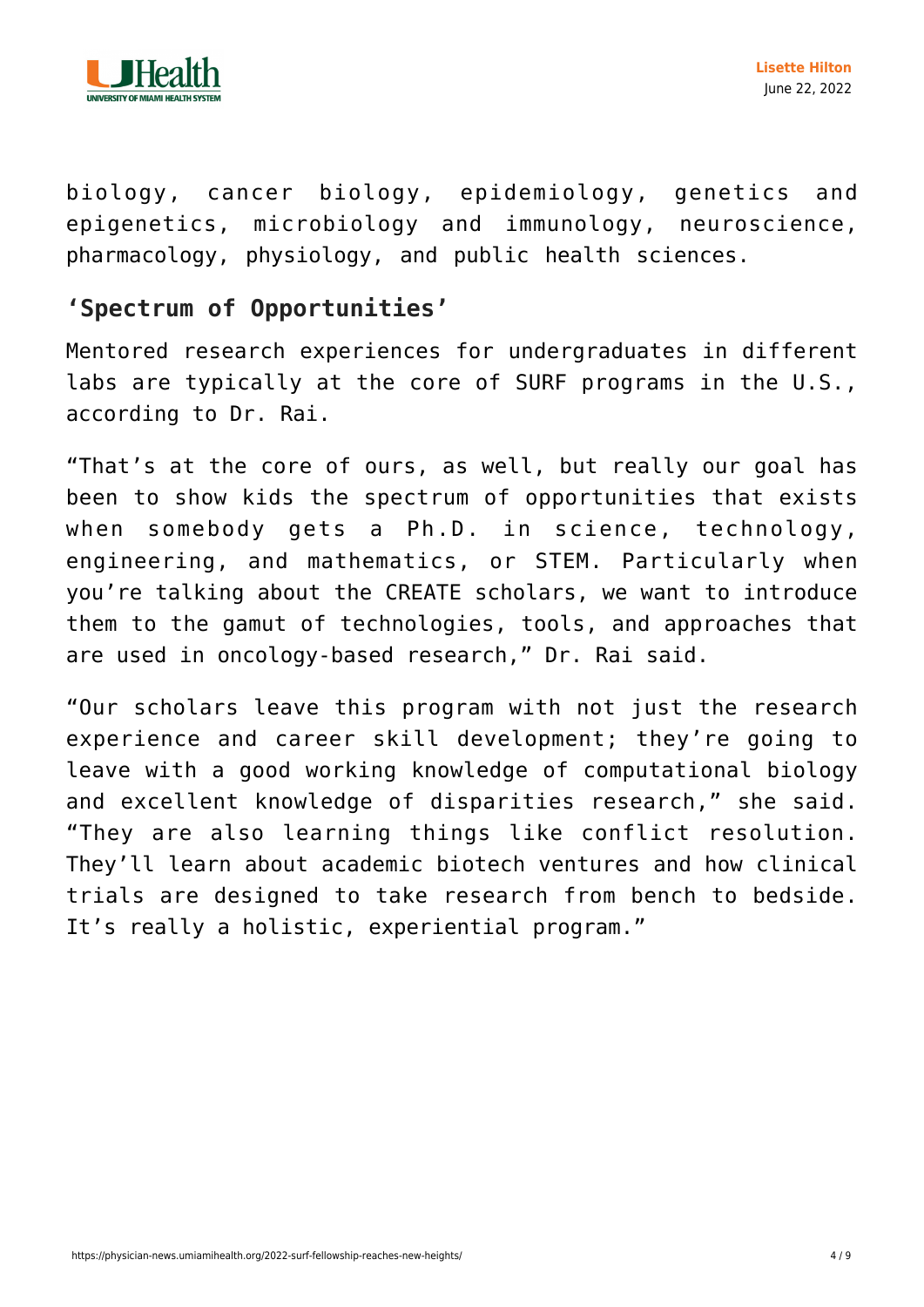



The community health engagement component of the program aligns with the missions of Sylvester and the Miller School.

For example, in addition to experiencing mentored research in Sylvester's tumor biology, cancer control, and cancer epigenetics programs, CREATE scholars have access to training in how to write, present science, and read, review, and critique scientific literature effectively.

This year's program features new options for learning, including a mini computational biology boot camp, where Stephan Schürer, Ph.D., associate director of data science at Sylvester, introduces scholars to computational biology.

# **Engaging with the Community**

"Another unique thing about our SURF program is related to the Miller School and Sylvester's commitment to community health engagement," Dr. Rai said. "This year's scholars are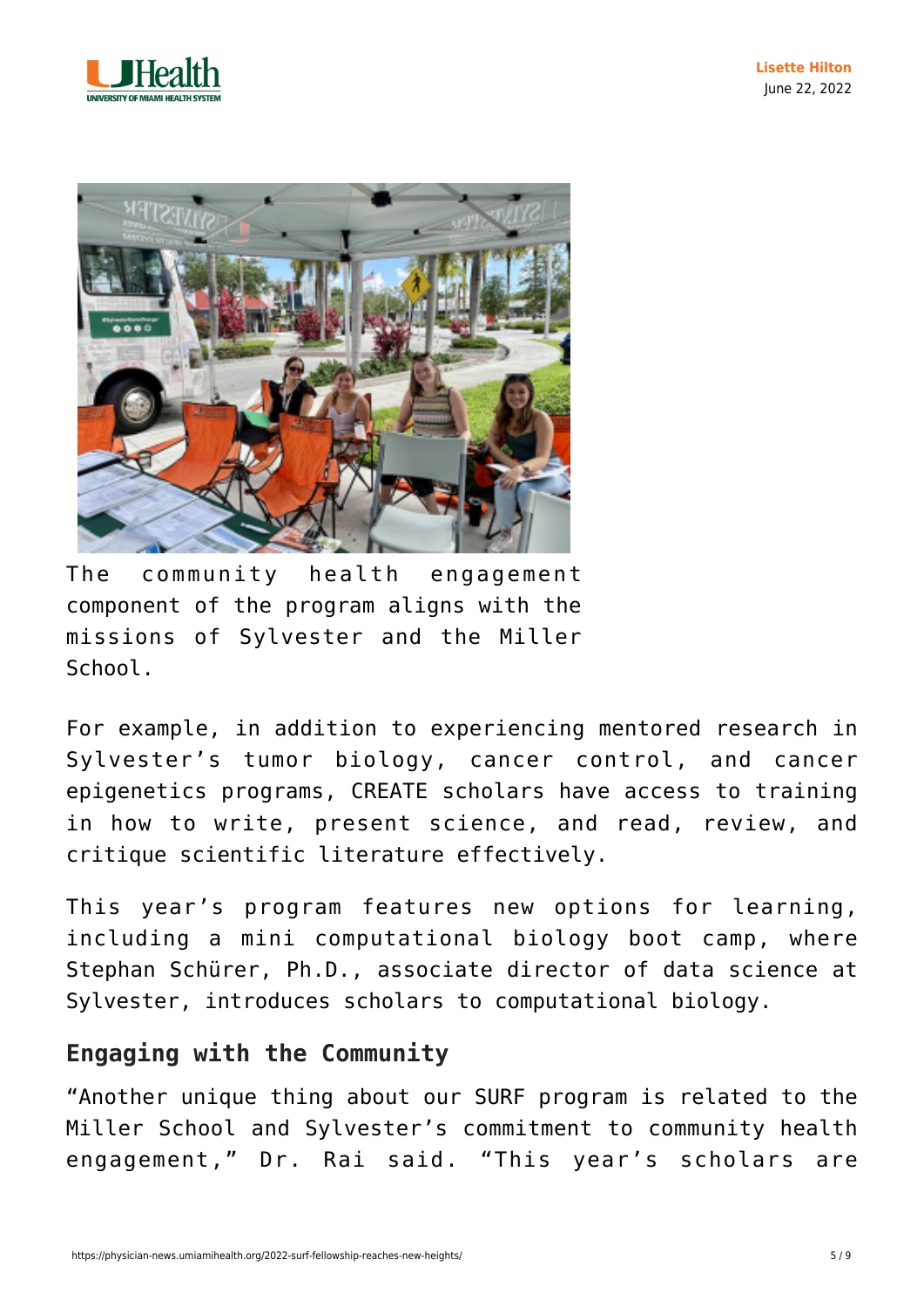

experiencing sessions from some of our leading faculty at Sylvester, including a lecture about the Sylvester-developed software Scan360, which takes data from the community and mines it to understand where the sources of disparities are. We have also been going out into the community on the Game Changer vehicle."

The SURF class of 2022 is diverse and represents much more than only students with strong research experience.

"We really look to see which students would most benefit, and are very mindful to give this opportunity to highly motivated students who may not have had the opportunity to conduct much prior research," Dr. Rai said.



The 2022 SURF scholars were chosen from 110 applicants and represent more than 20 academic institutions.

### **Students Set for Success**

One example is CREATE fellow Beatriz Guevara, a University of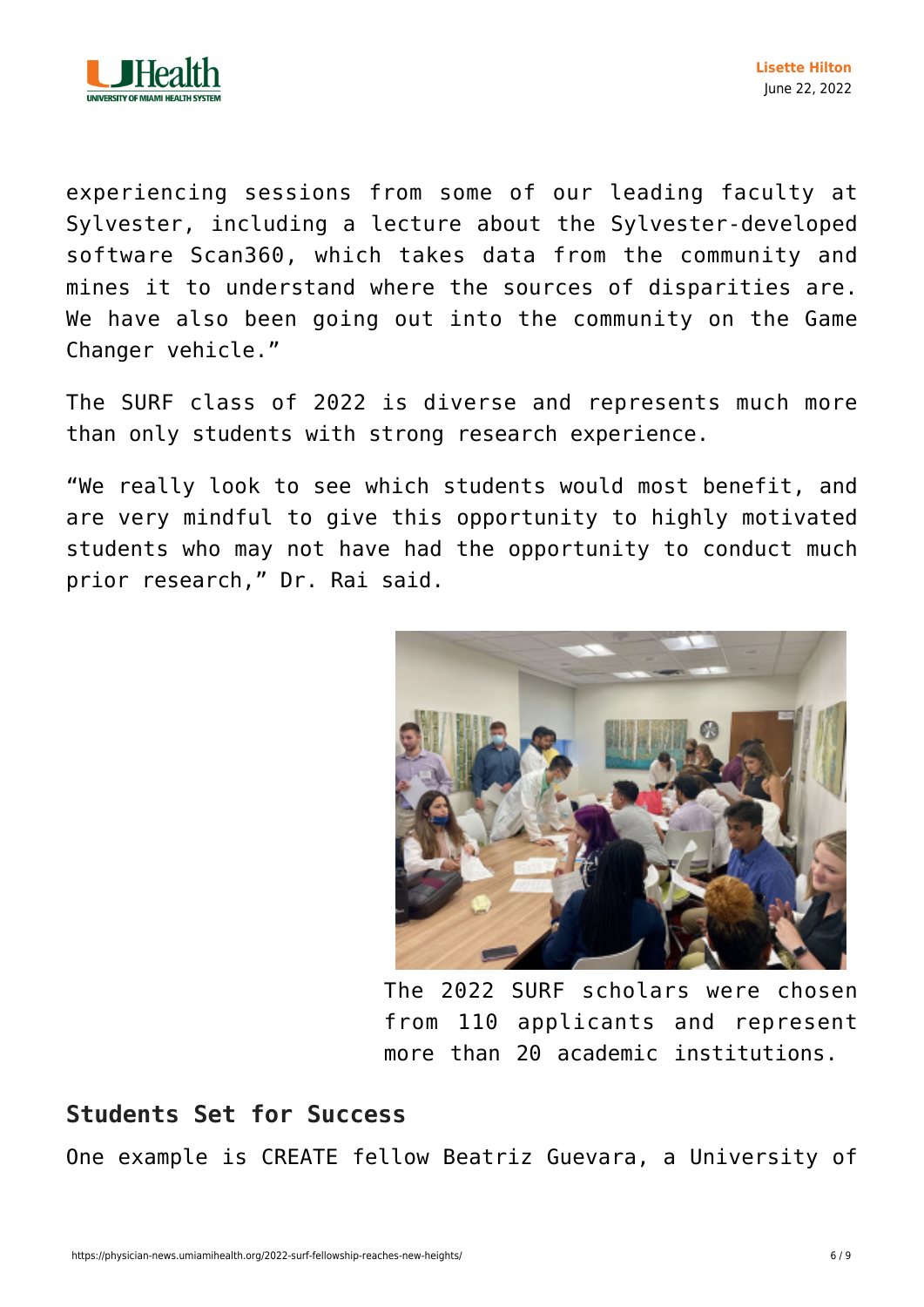

Miami student who graduated this spring and is the mother of a 3-year-old.

Getting accepted into UM four years ago was a "dream come true" for Guevara, who graduated from high school in Ecuador and was accepted to a top South Florida university despite English being her second language. Shortly after receiving her acceptance letter, she found out she was pregnant.

"I was not expecting this at all," Guevara said. "My whole world came crashing down, and I thought my life was over and all my plans destroyed."

She took a semester off to be with her daughter, a time that led to self-discovery, acceptance, and renewed purpose. "I learned to see life from another perspective… I came back to school stronger than ever," Guevara said. Since then, she has stayed at the top of her class, and she plans to complete her combined B.S./M.S. program next year and apply to graduate school.

"I feel so lucky to be part of this program, and I am enthusiastic about what the future holds for me," Guevara said. "I cannot wait for the day when I can give back to my community and be an example for many other women out there in my same situation."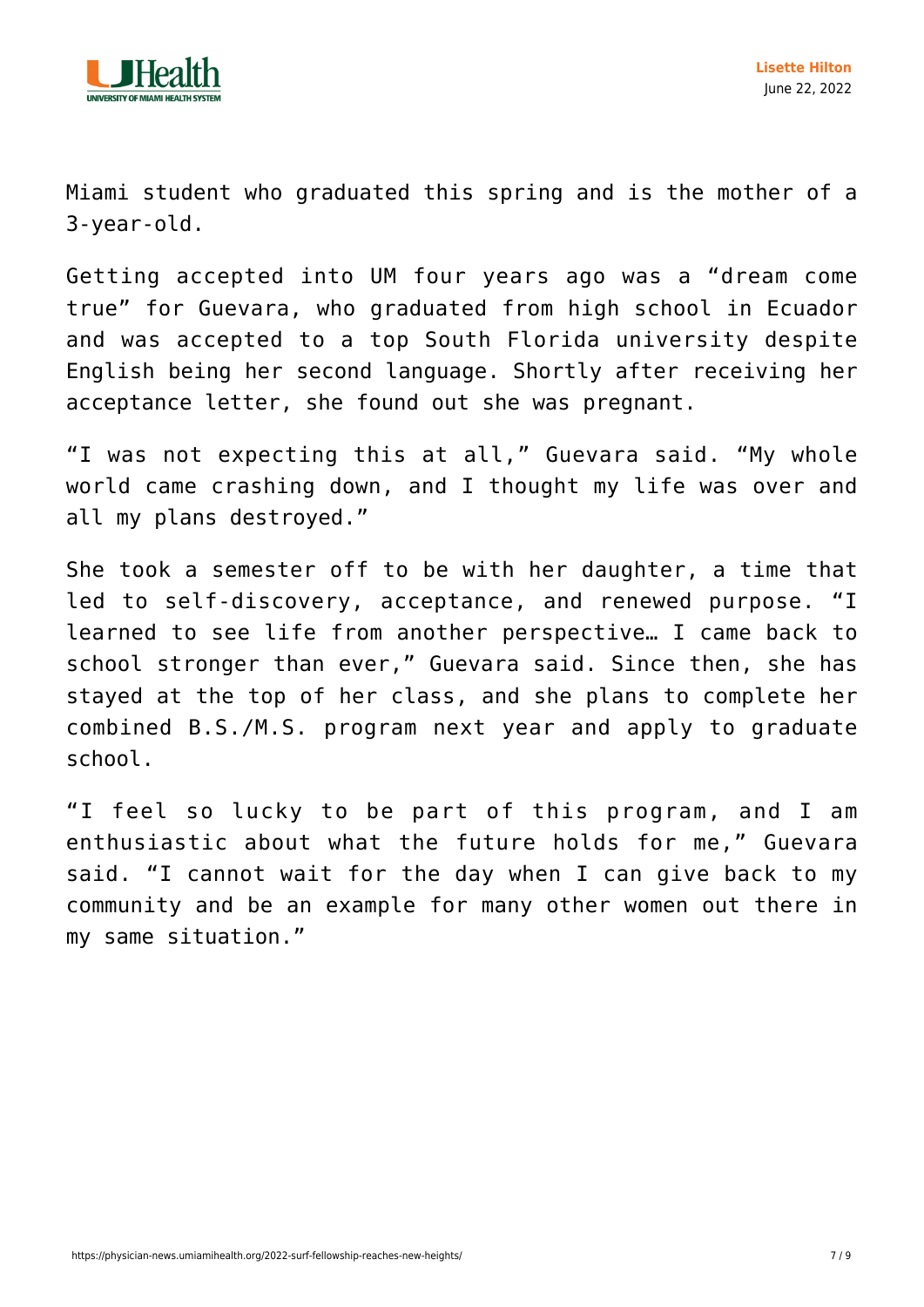



SURF fellows Beatriz Guevara, Natalia St. Hilaire Brice, and Abdul-Jalil Dania

# **Tomorrow's Diverse Pool of Professionals**

The SURF 2022 class will help to form a pool of researchers, clinicians, and scientists that reflects society, Dr. Rai said.

CREATE fellow Natalia St. Hilaire Brice, a University of Notre Dame undergraduate student who is studying health disparities as a fellow, comes from a hardworking family of immigrants from Haiti who live in Broward County.

The biology major, who is on track to go into medical school, said she has always had a love for science.

"I plan to provide medical care for underprivileged children and refugees in resource-poor areas to provide them with a better life," Brice said. "I chose this program because I saw the unique opportunities to mentor me, allow me to explore intricate topics of my interest, and gain valuable research experience. I was intrigued by the opportunity to [focus on] the social determinants of health solutions through